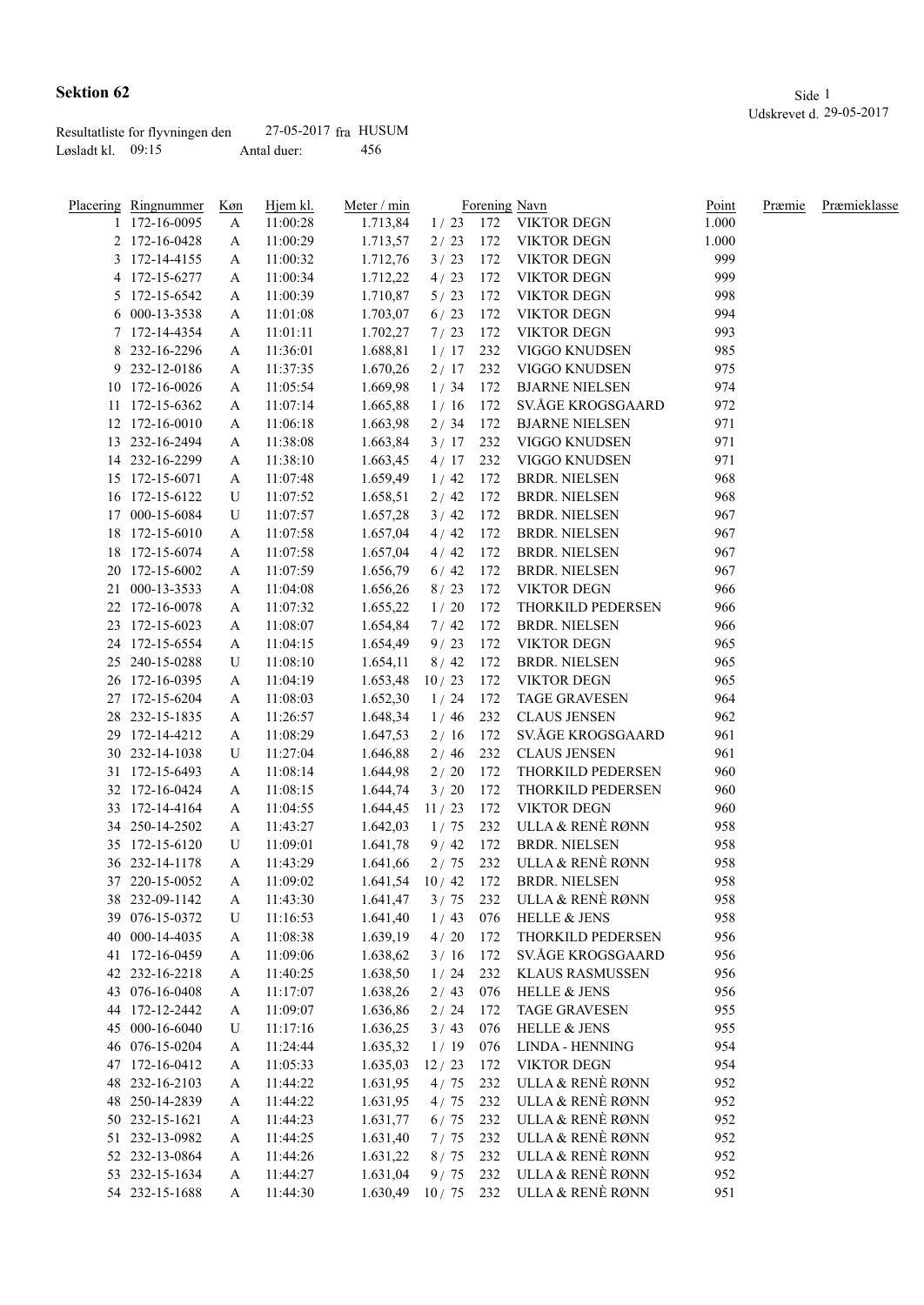| Resultatliste for flyvningen den | 27-05-2017 fra HUSUM |      |
|----------------------------------|----------------------|------|
| Løsladt kl. $09:15$              | Antal duer:          | -456 |

| Placering Ringnummer | <u>Køn</u> | Hjem kl. | Meter / min        |            |     | Forening Navn            | <u>Point</u> | Præmie | Præmieklasse |
|----------------------|------------|----------|--------------------|------------|-----|--------------------------|--------------|--------|--------------|
| 55 908-15-2735       | U          | 11:28:25 | 1.630,22           |            |     | 3 / 46 232 CLAUS JENSEN  | 951          |        |              |
| 56 000-14-4027       | A          | 11:09:37 | 1.629,72           |            |     | 3 / 24 172 TAGE GRAVESEN | 951          |        |              |
| 57 172-14-4126       | A          | 11:09:56 | 1.625,23           | $4/24$ 172 |     | <b>TAGE GRAVESEN</b>     | 948          |        |              |
| 58 172-11-1468       | A          | 11:06:17 | 1.624,26           | 13/23      | 172 | VIKTOR DEGN              | 948          |        |              |
| 59 172-15-6335       | A          | 11:10:17 | 1.621,80           | 4/16       | 172 | SV.ÅGE KROGSGAARD        | 946          |        |              |
| 60 232-13-0729       | A          | 11:41:53 | 1.621,36           | 5/17       | 232 | VIGGO KNUDSEN            | 946          |        |              |
| 61 172-15-6369       | A          | 11:10:21 | 1.620,87           | 5/16       | 172 | SV.ÅGE KROGSGAARD        | 946          |        |              |
| 62 232-13-0735       | A          | 11:41:56 | 1.620,81           | 6/17       | 232 | VIGGO KNUDSEN            | 946          |        |              |
| 63 232-15-1596       | A          | 11:45:27 | 1.620,20           | 11/75      | 232 | ULLA & RENÈ RØNN         | 945          |        |              |
| 64 232-13-0741       | A          | 11:42:00 | 1.620,07           | $7/17$ 232 |     | VIGGO KNUDSEN            | 945          |        |              |
| 65 232-15-1633       | A          | 11:45:28 | 1.620,02           | 12/75      |     | 232 ULLA & RENÈ RØNN     | 945          |        |              |
| 66 232-14-1228       | A          | 11:45:30 | 1.619,66           | 13/75      |     | 232 ULLA & RENÈ RØNN     | 945          |        |              |
| 67 232-15-1555       | A          | 11:45:35 | $1.618,76$ 14 / 75 |            |     | 232 ULLA & RENÈ RØNN     | 945          |        |              |
| 68 172-15-6141       | A          | 11:10:46 | $1.616,96$ 11/42   |            | 172 | <b>BRDR. NIELSEN</b>     | 943          |        |              |
| 69 172-16-0221       | A          | 11:10:48 | $1.616,49$ 12/42   |            | 172 | <b>BRDR. NIELSEN</b>     | 943          |        |              |
| 70 000-12-1794       | A          | 11:42:27 | 1.615,90           | 2/24       | 232 | KLAUS RASMUSSEN          | 943          |        |              |
| 71 172-15-6066       | U          | 11:10:51 | 1.615,80           | 13/42      | 172 | <b>BRDR. NIELSEN</b>     | 943          |        |              |
| 72 000-15-6086       | U          | 11:10:52 | $1.615,56$ 14/42   |            | 172 | <b>BRDR. NIELSEN</b>     | 943          |        |              |
| 73 172-15-6165       | A          | 11:10:53 | $1.615,33$ $15/42$ |            |     | 172 BRDR. NIELSEN        | 943          |        |              |
| 74 131-11-0153       | A          | 11:06:59 | 1.614,11           | 14/23      | 172 | VIKTOR DEGN              | 942          |        |              |
| 75 232-16-2456       | A          | 11:10:24 | 1.614,10           | 5/20       | 172 | THORKILD PEDERSEN        | 942          |        |              |
| 76 172-15-6385       | A          | 11:09:53 | 1.612,08           | 3/34       | 172 | <b>BJARNE NIELSEN</b>    | 941          |        |              |
| 77 172-15-6018       | A          | 11:11:09 | 1.611,62           | 16/42      | 172 | <b>BRDR. NIELSEN</b>     | 940          |        |              |
| 78 172-15-6405       |            |          |                    | 4/34       | 172 | <b>BJARNE NIELSEN</b>    | 940          |        |              |
|                      | A          | 11:09:57 | 1.611,14           |            |     | <b>HELLE &amp; JENS</b>  | 940          |        |              |
| 79 076-15-0308       | A          | 11:19:13 | 1.610,56           | 4/43       | 076 | 232 ULLA & RENÈ RØNN     | 939          |        |              |
| 80 232-15-1534       | A          | 11:46:26 | 1.609,68           | 15/75      |     |                          |              |        |              |
| 81 232-15-1505       | A          | 11:46:28 | 1.609,32           | 16/75      |     | 232 ULLA & RENÈ RØNN     | 939          |        |              |
| 82 232-15-1557       | A          | 11:46:30 | 1.608,97           | 17/75      | 232 | ULLA & RENÈ RØNN         | 939          |        |              |
| 83 076-16-0459       | A          | 11:19:30 | 1.606,90           | 5/43       | 076 | <b>HELLE &amp; JENS</b>  | 938          |        |              |
| 84 172-14-4230       | A          | 11:11:24 | 1.606,25           | 6/16       | 172 | SV.ÅGE KROGSGAARD        | 937          |        |              |
| 85 000-14-4042       | A          | 11:07:34 | 1.605,74           | 15/23      | 172 | <b>VIKTOR DEGN</b>       | 937          |        |              |
| 86 172-16-0143       | A          | 11:14:43 | 1.602,63           | $1/25$ 172 |     | KARL MARIUS ÅBERG        | 935          |        |              |
| 87 076-15-0318       | A          | 11:19:54 | 1.601,75           | 6/43       | 076 | <b>HELLE &amp; JENS</b>  | 935          |        |              |
| 88 172-16-0115       | A          | 11:11:25 | 1.600,00           | 6/20       | 172 | THORKILD PEDERSEN        | 934          |        |              |
| 89 000-16-6039       | U          | 11:20:07 | 1.598,98           | 7/43       | 076 | <b>HELLE &amp; JENS</b>  | 933          |        |              |
| 90 076-14-0583       | A          | 11:31:29 | 1.598,64           | 1/16       | 076 | SVEND JUUL JENSEN        | 933          |        |              |
| 91 172-15-6376       | A          | 11:10:59 | 1.596,79           | $5/34$ 172 |     | <b>BJARNE NIELSEN</b>    | 932          |        |              |
| 92 172-14-4080       | A          | 11:11:59 | 1.596,75           | 5/24       | 172 | <b>TAGE GRAVESEN</b>     | 932          |        |              |
| 93 076-15-0366       | U          | 11:20:18 | 1.596,64           | 8/43       | 076 | <b>HELLE &amp; JENS</b>  | 932          |        |              |
| 94 232-16-2234       | A          | 11:44:14 | 1.596,59           | 3/24       | 232 | <b>KLAUS RASMUSSEN</b>   | 932          |        |              |
| 95 172-14-4472       | A          | 11:12:15 | 1.596,50           | 17/42      | 172 | <b>BRDR. NIELSEN</b>     | 932          |        |              |
| 96 172-15-6079       | U          | 11:12:22 | 1.594,92           | 18/42      | 172 | <b>BRDR. NIELSEN</b>     | 931          |        |              |
| 97 076-16-0471       | U          | 11:20:37 | 1.592,62           | 9/43       | 076 | <b>HELLE &amp; JENS</b>  | 929          |        |              |
| 98 172-15-6044       | A          | 11:12:40 | 1.590,85           | 19/42      | 172 | <b>BRDR. NIELSEN</b>     | 928          |        |              |
| 99 000-12-1632       | A          | 11:12:27 | 1.590,40           | 6/24       | 172 | <b>TAGE GRAVESEN</b>     | 928          |        |              |
| 100 250-13-2247      | A          | 11:31:51 | 1.589,32           | 4/46       | 232 | <b>CLAUS JENSEN</b>      | 927          |        |              |
| 101 232-15-1662      | A          | 11:48:23 | 1.589,21           | 18/75      | 232 | ULLA & RENÈ RØNN         | 927          |        |              |
| 102 232-15-1944      | U          | 11:31:57 | 1.588,16           | $5/46$     | 232 | <b>CLAUS JENSEN</b>      | 927          |        |              |
| 103 076-14-0603      | A          | 11:28:55 | 1.584,24           | 2/19       | 076 | LINDA - HENNING          | 924          |        |              |
| 104 172-16-0118      | A          | 11:12:35 | 1.584,13           | 7/20       | 172 | THORKILD PEDERSEN        | 924          |        |              |
| 105 172-16-0106      | A          | 11:12:36 | 1.583,90           | 8/20       | 172 | THORKILD PEDERSEN        | 924          |        |              |
| 106 172-16-0092      | A          | 11:12:39 | 1.583,23           | 9/20       | 172 | THORKILD PEDERSEN        | 924          |        |              |
| 107 076-16-0347      | A          | 11:12:41 | 1.582,78           | 10/20      | 172 | THORKILD PEDERSEN        | 924          |        |              |
| 108 232-16-2285      | A          | 11:45:28 | 1.582,75           | $8/17$ 232 |     | VIGGO KNUDSEN            | 924          |        |              |
|                      |            |          |                    |            |     |                          |              |        |              |